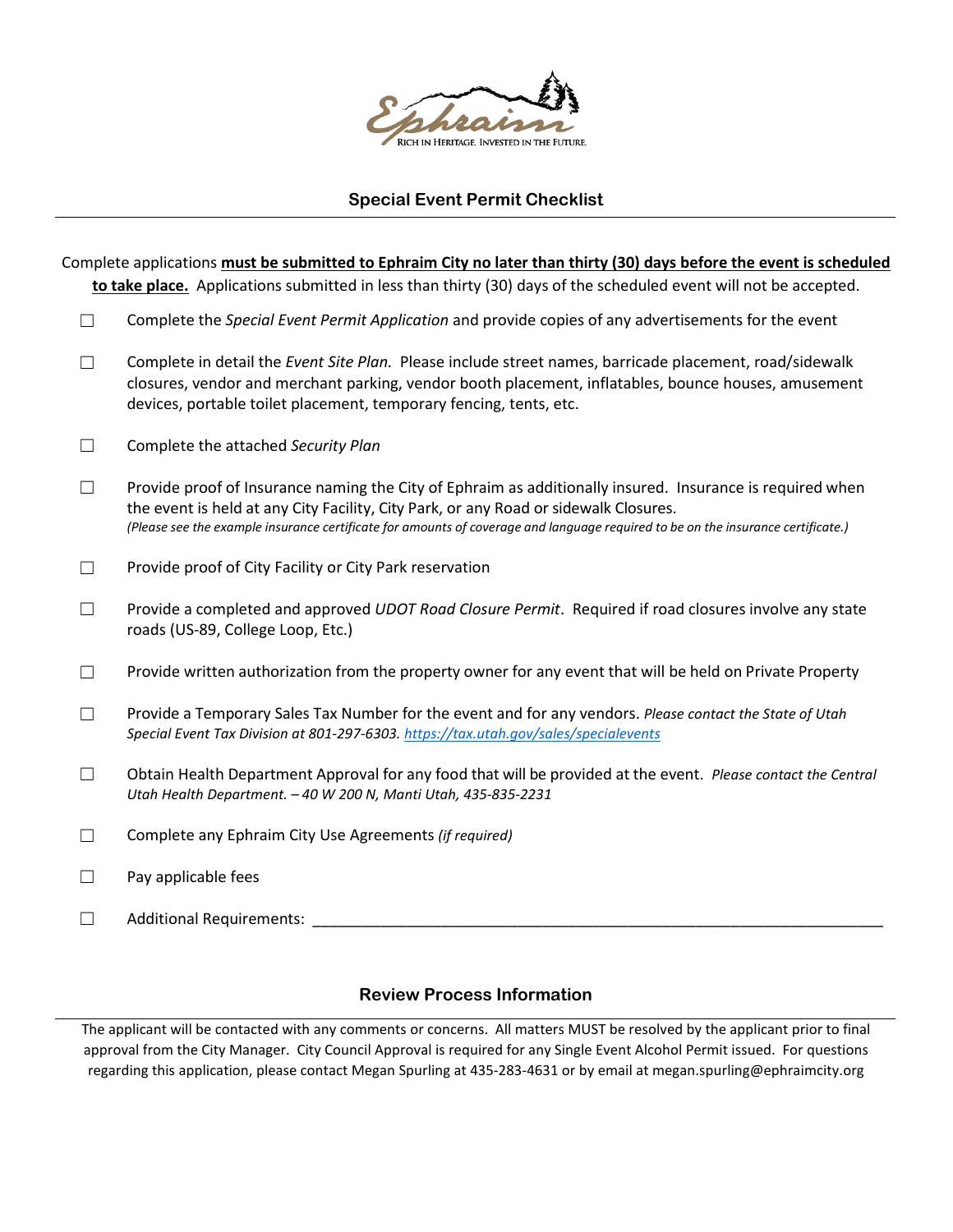|                                                                                                                                                                           | Date Application Received:<br>Date Insurance Received: |        |                            |              |                                                                                                                                      |        | Permit Number:<br>Date Issued: |                  |                                                                      |  |
|---------------------------------------------------------------------------------------------------------------------------------------------------------------------------|--------------------------------------------------------|--------|----------------------------|--------------|--------------------------------------------------------------------------------------------------------------------------------------|--------|--------------------------------|------------------|----------------------------------------------------------------------|--|
| RICH IN HERITAGE. INVESTED IN THE FUTURE.<br><b>Special Event Permit Application</b><br>5 South Main Street<br>Ephraim utah, 84627<br>435-283-4631<br>www.ephraimcity.org |                                                        |        |                            |              | City Manager:<br>Police Chief:<br>Fire Chief:<br>Power Department:<br><b>Streets Department:</b><br>Recreaction:<br>Other:<br>Other: |        |                                | <b>Approvals</b> | Date:<br>Date:<br>Date:<br>Date:<br>Date:<br>Date:<br>Date:<br>Date: |  |
|                                                                                                                                                                           | Type of Activity (Check all that apply)                |        |                            |              | Sporting                                                                                                                             |        | <b>Training</b>                |                  | Festival                                                             |  |
|                                                                                                                                                                           | <b>Film</b><br>Production                              |        | Parade                     | П            | Dance                                                                                                                                | $\Box$ | ATV/UTV Ride                   | $\Box$           | Religious                                                            |  |
| $\Box$                                                                                                                                                                    | <b>Outdoor Sales</b>                                   | $\Box$ | Fun Run, 5K,<br><b>10K</b> | $\mathbf{I}$ | Concert                                                                                                                              |        | <b>Block Party</b>             |                  |                                                                      |  |

### **EVENT NAME: \_\_\_\_\_\_\_\_\_\_\_\_\_\_\_\_\_\_\_\_\_\_\_\_\_\_\_\_\_\_\_\_\_\_\_\_\_\_\_\_\_\_\_\_\_\_\_\_\_\_\_\_\_\_\_\_\_\_\_\_\_\_\_\_\_\_\_\_\_\_\_\_\_\_\_\_\_\_\_\_\_\_\_\_\_\_\_\_\_\_\_\_ LOCATION OF EVENT: \_\_\_\_\_\_\_\_\_\_\_\_\_\_\_\_\_\_\_\_\_\_\_\_\_\_\_\_\_\_\_\_\_\_\_\_\_\_\_\_\_\_\_\_\_\_\_\_\_\_\_\_\_\_\_\_\_\_\_\_\_\_\_\_\_\_\_\_\_\_\_\_\_\_\_\_\_\_\_\_\_\_\_\_\_\_ ORGANIZATION NAME: \_\_\_\_\_\_\_\_\_\_\_\_\_\_\_\_\_\_\_\_\_\_\_\_\_\_\_\_\_\_\_\_\_\_\_\_\_\_\_\_\_\_\_\_\_\_\_\_\_\_\_\_\_\_\_\_\_\_\_\_\_\_\_\_\_\_\_\_\_\_\_\_\_\_\_\_\_\_\_\_\_\_\_\_\_ DATE(S) 0F EVENT: \_\_\_\_\_\_\_\_\_\_\_\_\_\_\_\_\_\_\_\_\_\_\_\_\_\_\_\_\_\_\_\_\_\_\_\_\_\_\_\_\_\_\_\_\_\_\_\_\_\_\_\_\_\_\_\_\_\_\_\_\_\_\_\_\_\_\_\_\_\_\_\_\_\_\_\_\_\_\_\_\_\_\_\_\_\_\_\_\_**

| <b>EVENT DETAILS:</b> | Date(s) | <b>Start Time</b> | <b>End Time</b> |
|-----------------------|---------|-------------------|-----------------|
| Event Set-up          |         |                   |                 |
| Event                 |         |                   |                 |
| Event Clean-up        |         |                   |                 |

Is this a Recurring Event? If so, please list additional dates, times, and places: Is this an Annual Event? If so, please list additional dates, times, and places:

|                                                                       |                                      | Part 1: Participants                                          |              |
|-----------------------------------------------------------------------|--------------------------------------|---------------------------------------------------------------|--------------|
| Number of participants expected:<br>Is this event open to the public: |                                      | Number of volunteers/event staff:<br>Is this a private event: |              |
| Does this event require:                                              | Tickets/Entrance Fees: □             | Participant Fees: $\square$                                   | Free: $\Box$ |
|                                                                       |                                      |                                                               |              |
|                                                                       | <b>Part 2: Applicant Information</b> |                                                               |              |
| Name:                                                                 |                                      | Address:                                                      |              |
| Cell Phone:                                                           |                                      | Email                                                         |              |
|                                                                       |                                      | Address:                                                      |              |
| Event Web                                                             |                                      | Alternate                                                     |              |
| Address:                                                              |                                      | Contact:                                                      |              |

Please provide names and phone numbers for additional persons that will be involved in the planning and organization of this event: \_\_\_\_\_\_\_\_\_\_\_\_\_\_\_\_\_\_\_\_\_\_\_\_\_\_\_\_\_\_\_\_\_\_\_\_\_\_\_\_\_\_\_\_\_\_\_\_\_\_\_\_\_\_\_\_\_\_\_\_\_\_\_\_\_\_\_\_\_\_\_\_\_\_\_\_\_\_\_\_\_\_\_\_\_\_\_\_\_\_\_\_\_\_\_\_\_\_\_\_\_\_\_\_\_\_\_\_

\_\_\_\_\_\_\_\_\_\_\_\_\_\_\_\_\_\_\_\_\_\_\_\_\_\_\_\_\_\_\_\_\_\_\_\_\_\_\_\_\_\_\_\_\_\_\_\_\_\_\_\_\_\_\_\_\_\_\_\_\_\_\_\_\_\_\_\_\_\_\_\_\_\_\_\_\_\_\_\_\_\_\_\_\_\_\_\_\_\_\_\_\_\_\_\_\_\_\_\_\_\_\_\_\_\_\_\_

\_\_\_\_\_\_\_\_\_\_\_\_\_\_\_\_\_\_\_\_\_\_\_\_\_\_\_\_\_\_\_\_\_\_\_\_\_\_\_\_\_\_\_\_\_\_\_\_\_\_\_\_\_\_\_\_\_\_\_\_\_\_\_\_\_\_\_\_\_\_\_\_\_\_\_\_\_\_\_\_\_\_\_\_\_\_\_\_\_\_\_\_\_\_\_\_\_\_\_\_\_\_\_\_\_\_\_\_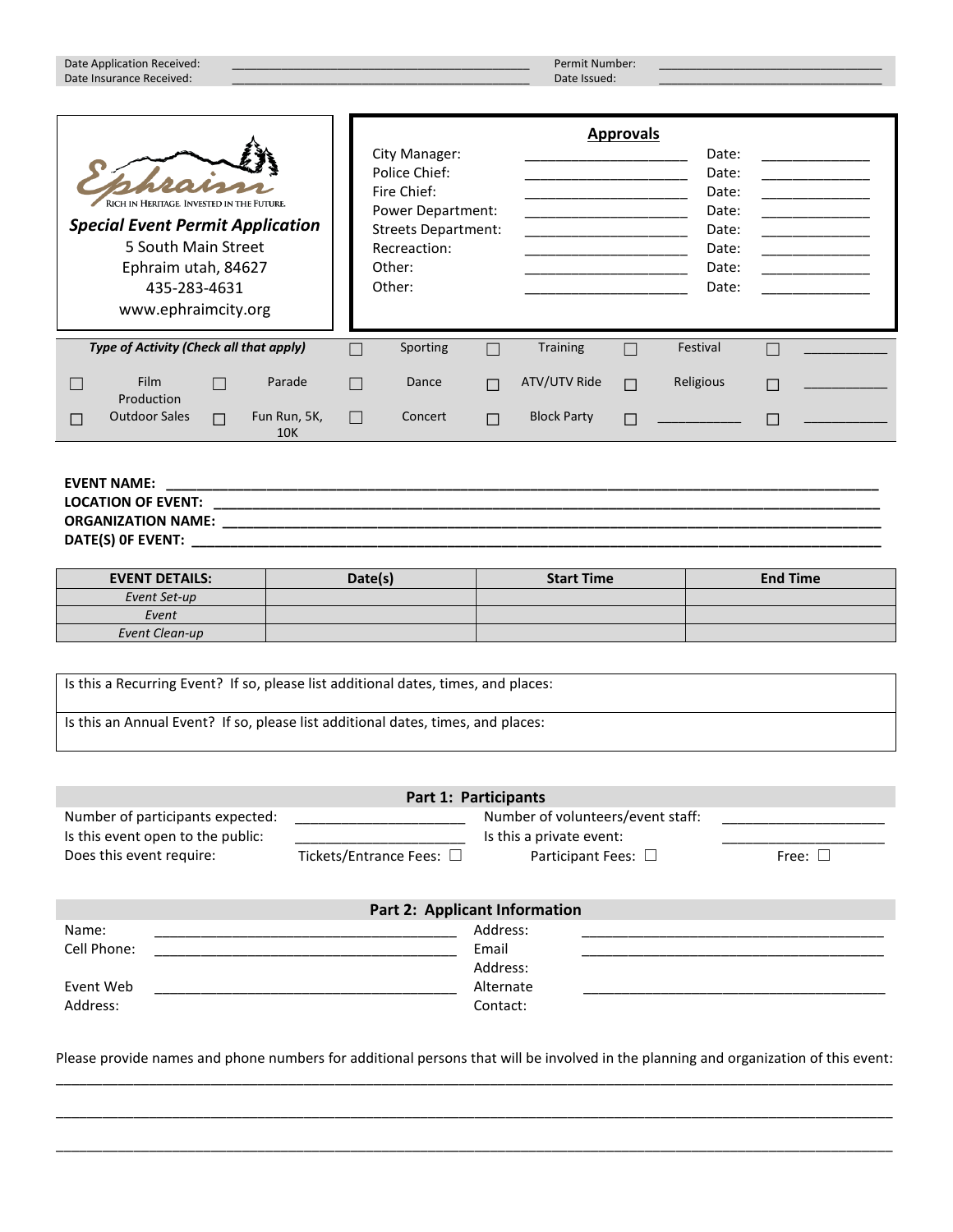|        |                                                                                                                                                                                                                                                                                                        |        |                                                                                                                                                                                                                      | Part 3: Vendors/Food/Alcohol                                                                                                                                              |  |  |  |  |  |
|--------|--------------------------------------------------------------------------------------------------------------------------------------------------------------------------------------------------------------------------------------------------------------------------------------------------------|--------|----------------------------------------------------------------------------------------------------------------------------------------------------------------------------------------------------------------------|---------------------------------------------------------------------------------------------------------------------------------------------------------------------------|--|--|--|--|--|
|        | <b>YES</b>                                                                                                                                                                                                                                                                                             |        | Are any vendors or merchants selling any products or services? If yes, Temporary Sales Tax Numbers are<br>NO.<br>required and can be obtained from the Utah State Special Event Tax Division by calling 801-297-6303 |                                                                                                                                                                           |  |  |  |  |  |
|        | <b>YES</b>                                                                                                                                                                                                                                                                                             | $\Box$ | NO.                                                                                                                                                                                                                  | Will food be available at this event? If yes, check those that apply:<br>Given Away/Pre-packaged<br>Catered/Food Trucks<br>Prepared on Site<br>$\Box$<br>$\Box$<br>$\Box$ |  |  |  |  |  |
|        | Will alcoholic beverages be available at the event? If yes, selling, serving, or giving away alcohol at an event<br><b>YES</b><br>NO.<br>requires approval from the City Council, City Business Licensing, and the Utah Department of Alcoholic<br><b>Beverage Licencing</b>                           |        |                                                                                                                                                                                                                      |                                                                                                                                                                           |  |  |  |  |  |
|        |                                                                                                                                                                                                                                                                                                        |        |                                                                                                                                                                                                                      | Part 4: Tents/Stages/Structures                                                                                                                                           |  |  |  |  |  |
|        | Will stages, tents, pop-ups, and/or canopies be used for this event? If Yes, please list the total number of<br><b>YES</b><br>U<br>NO.<br>structures and their dimensions: Please note that all stages, tents, and some pop-up canopies require an<br>inspection from the Ephraim City Fire Department |        |                                                                                                                                                                                                                      |                                                                                                                                                                           |  |  |  |  |  |
|        |                                                                                                                                                                                                                                                                                                        |        |                                                                                                                                                                                                                      |                                                                                                                                                                           |  |  |  |  |  |
|        |                                                                                                                                                                                                                                                                                                        |        |                                                                                                                                                                                                                      |                                                                                                                                                                           |  |  |  |  |  |
|        |                                                                                                                                                                                                                                                                                                        |        |                                                                                                                                                                                                                      |                                                                                                                                                                           |  |  |  |  |  |
|        |                                                                                                                                                                                                                                                                                                        |        |                                                                                                                                                                                                                      | Part 5: Site Set-up and Sound                                                                                                                                             |  |  |  |  |  |
|        |                                                                                                                                                                                                                                                                                                        |        |                                                                                                                                                                                                                      | Please check all that apply:                                                                                                                                              |  |  |  |  |  |
| $\Box$ |                                                                                                                                                                                                                                                                                                        |        |                                                                                                                                                                                                                      | Fencing and Scaffolding (must be obtained privately)                                                                                                                      |  |  |  |  |  |
| ப      |                                                                                                                                                                                                                                                                                                        |        |                                                                                                                                                                                                                      | Barricades (must be obtained privately)                                                                                                                                   |  |  |  |  |  |
| ⊔      | Portable Toilets and Sanitary Stations. Local services include Whites Sanitation at 435-896-9212                                                                                                                                                                                                       |        |                                                                                                                                                                                                                      |                                                                                                                                                                           |  |  |  |  |  |
| $\Box$ | Inflatable Bounce Houses. (Certificates of liability insurance are required with this application)                                                                                                                                                                                                     |        |                                                                                                                                                                                                                      |                                                                                                                                                                           |  |  |  |  |  |
| $\Box$ | Music. Please indicate if the music will be acoustic or amplified? Requires approval from the Ephraim City Power<br>Department                                                                                                                                                                         |        |                                                                                                                                                                                                                      |                                                                                                                                                                           |  |  |  |  |  |
| $\Box$ | PA/Audio System. Requires approval from the Ephraim City Power Department                                                                                                                                                                                                                              |        |                                                                                                                                                                                                                      |                                                                                                                                                                           |  |  |  |  |  |
| $\Box$ | Fireworks, Fire Performances, or Open Flames. Requires approval from the Ephraim City Fire Department                                                                                                                                                                                                  |        |                                                                                                                                                                                                                      |                                                                                                                                                                           |  |  |  |  |  |
| ⊔      | Propane/Gas on-site. Requires approval from the Ephraim City Fire Department                                                                                                                                                                                                                           |        |                                                                                                                                                                                                                      |                                                                                                                                                                           |  |  |  |  |  |
| ⊔      | Trash/Recycle Bins. Local services include North Sanpete Disposal at 435-462-3173 or Whites Sanitation at 435-896-9212                                                                                                                                                                                 |        |                                                                                                                                                                                                                      |                                                                                                                                                                           |  |  |  |  |  |
|        |                                                                                                                                                                                                                                                                                                        |        |                                                                                                                                                                                                                      | Part 6: Road and Sidewalk Use                                                                                                                                             |  |  |  |  |  |
|        | <b>YES</b>                                                                                                                                                                                                                                                                                             |        | NO.                                                                                                                                                                                                                  | Will any roads or sidewalks be utilized during this event? If yes, please list which roads and sidewalks are<br>involved and the intended use during the event.           |  |  |  |  |  |

☐ YES ☐ NO Are you requesting any road or sidewalk closures for this event? If **yes,** please list which roads and sidewalks will be closed. Note that any closure of state roads requires a *UDOT Road Closure Permit*.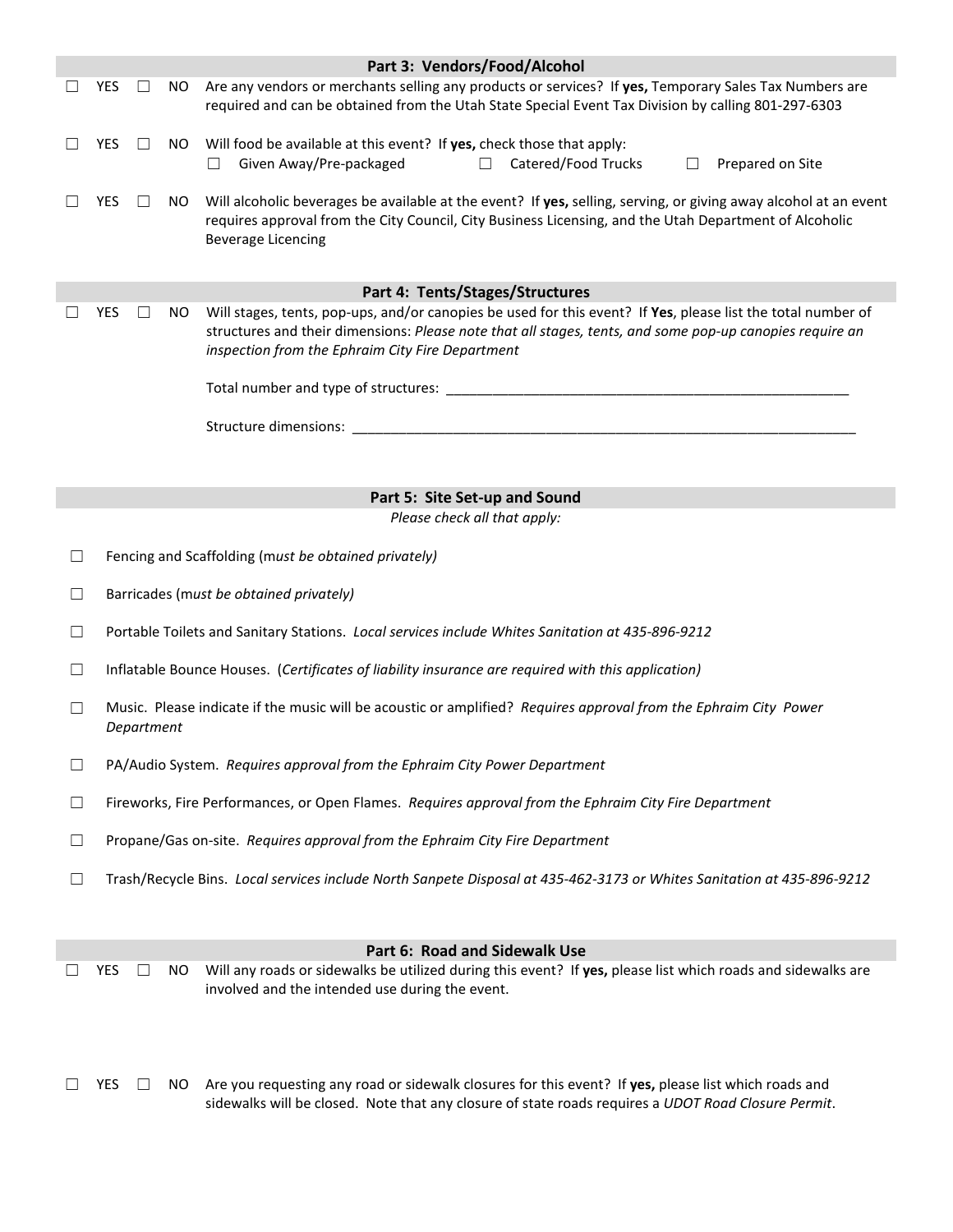Please describe your event in detail. Additional pages may be added if necessary:

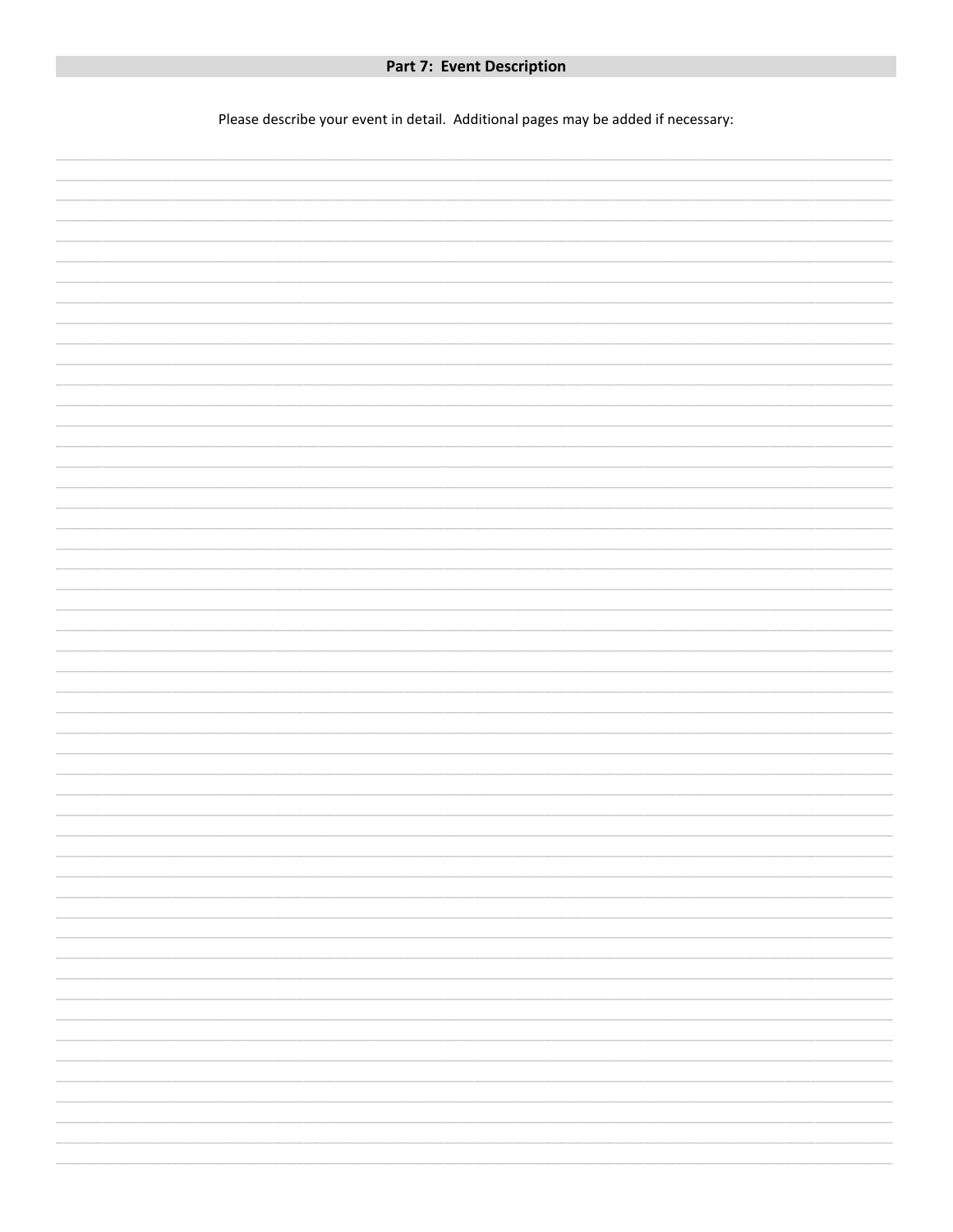# **Part 8: Detailed Site Plan and Map**

Please include or attach a detailed site plan and/or route map:

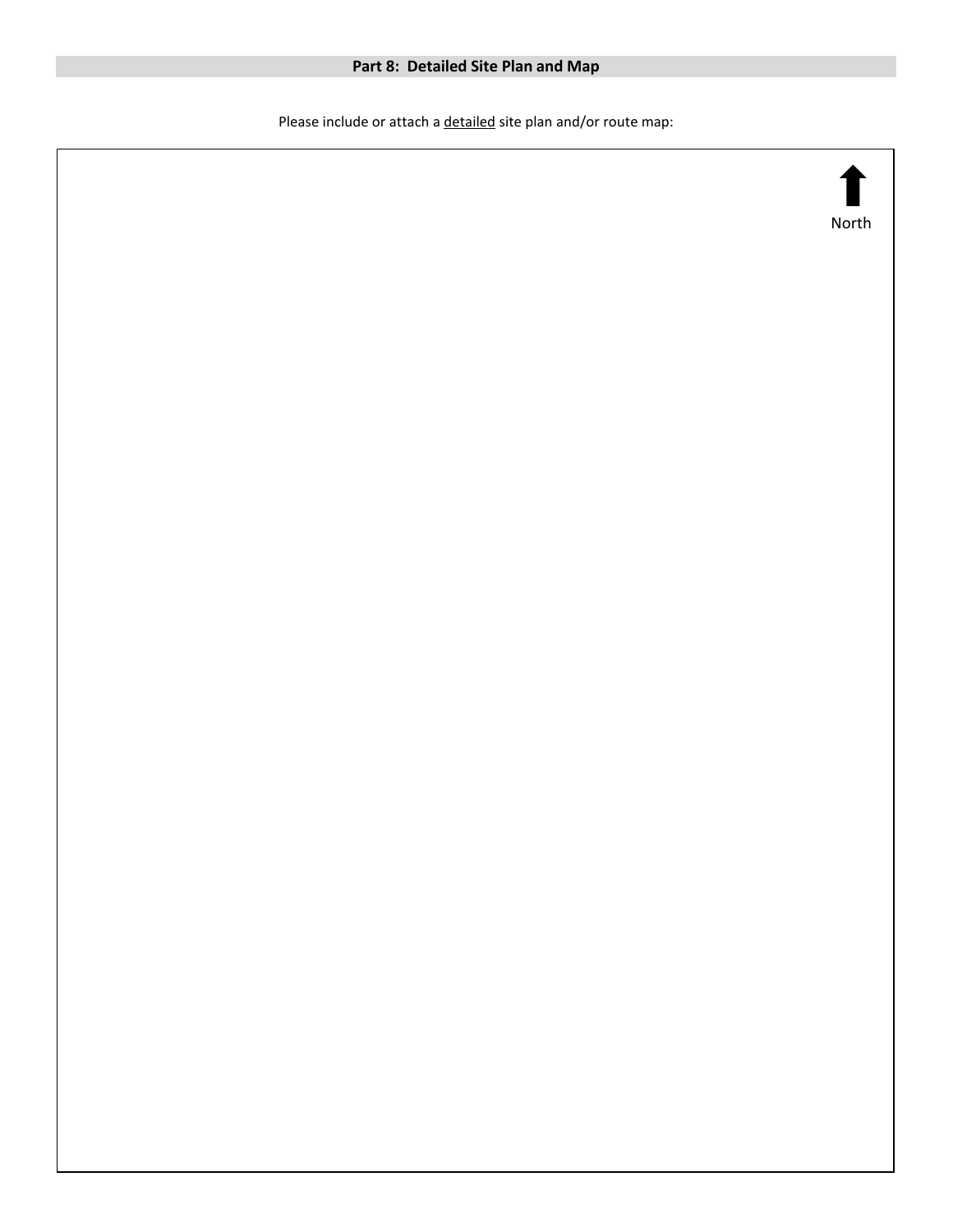#### **Part 9: Vendor Information**

Please provide the following information for all vendors. Special Event Tax Numbers are required for each Vendor. Those Vendors selling, giving away, or preparing food on-site are required to obtain approval from the Central Utah Public Health Department.

|                  | <b>Vendor Name</b> | <b>Vendor Phone #</b> | <b>Product or Service to be</b><br><b>Offered at Event</b> |
|------------------|--------------------|-----------------------|------------------------------------------------------------|
| $\mathbf 1$      |                    |                       |                                                            |
| $\overline{2}$   |                    |                       |                                                            |
| $\mathbf{3}$     |                    |                       |                                                            |
| 4                |                    |                       |                                                            |
| $\sqrt{5}$       |                    |                       |                                                            |
| $\boldsymbol{6}$ |                    |                       |                                                            |
| $\overline{7}$   |                    |                       |                                                            |
| $\,8\,$          |                    |                       |                                                            |
| $\boldsymbol{9}$ |                    |                       |                                                            |
| $10\,$           |                    |                       |                                                            |
| $11\,$           |                    |                       |                                                            |
| $12\,$           |                    |                       |                                                            |
| 13               |                    |                       |                                                            |
| $14\,$           |                    |                       |                                                            |
|                  |                    |                       |                                                            |
| 15               |                    |                       |                                                            |
| 16               |                    |                       |                                                            |
| $17\,$           |                    |                       |                                                            |
| ${\bf 18}$       |                    |                       |                                                            |
| $19$             |                    |                       |                                                            |
| 20               |                    |                       |                                                            |
| $\overline{21}$  |                    |                       |                                                            |
| $22\,$           |                    |                       |                                                            |
| $\overline{23}$  |                    |                       |                                                            |
| 24               |                    |                       |                                                            |
| 25               |                    |                       |                                                            |